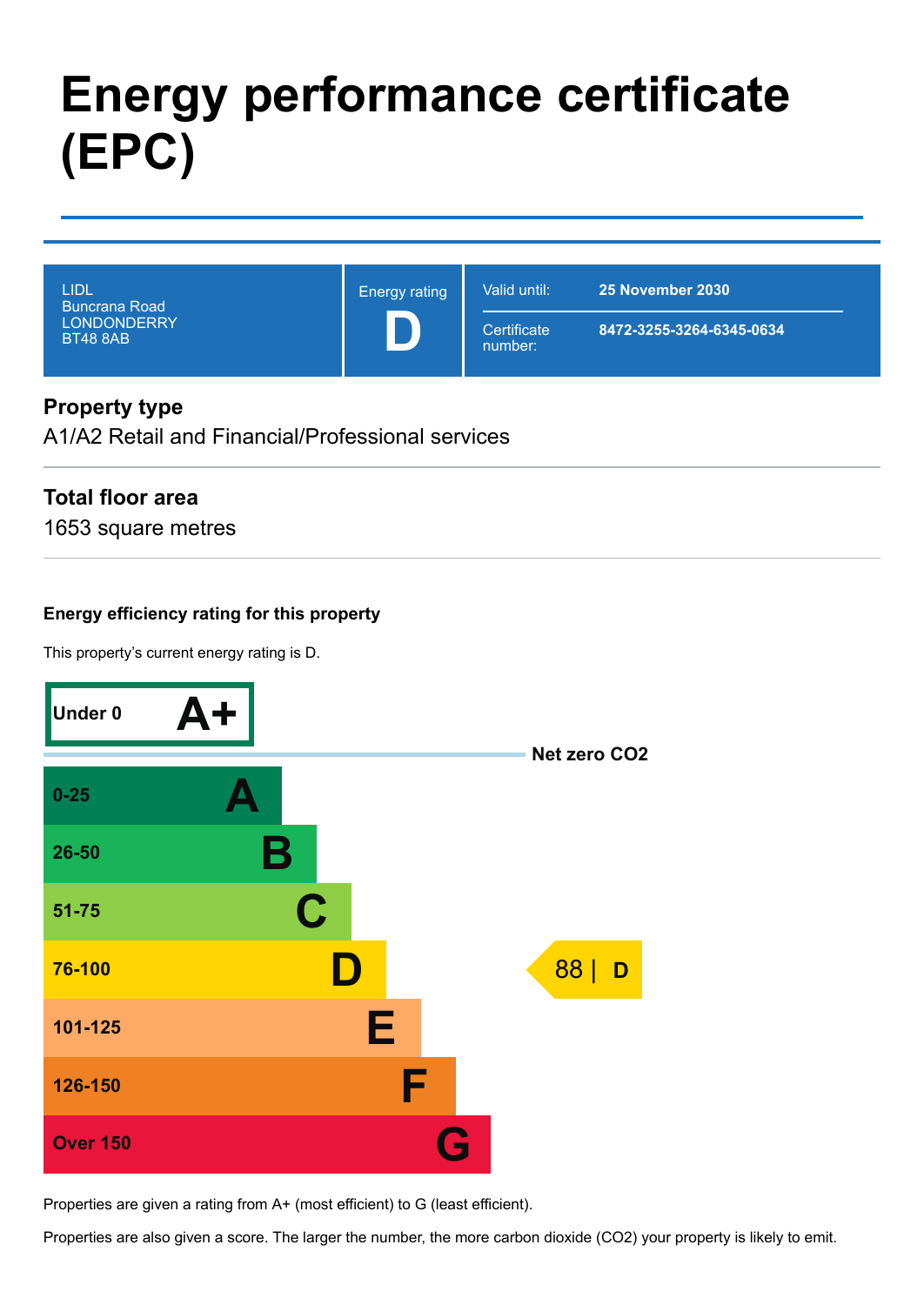#### **How this property compares to others**

Properties similar to this one could have ratings:

**If newly built**



**Breakdown of this property's energy performance**

**Main heating fuel** Natural Gas

**Building environment** Heating and Mechanical Ventilation

**Assessment level**

3

**Building emission rate (kgCO2/m2 per year)** 125.75

**Primary energy use (kWh/m2 per year)** 704

What is primary energy use?

#### **Recommendation report**

Guidance on improving the energy performance of this property can be found in the recommendation report [\(/energy-certificate/6318-7796-4137-2386-6948\)](https://find-energy-certificate.digital.communities.gov.uk/energy-certificate/6318-7796-4137-2386-6948).

24 | A

63 | C

#### **Contacting the assessor and accreditation scheme**

This EPC was created by a qualified energy assessor.

If you are unhappy about your property's energy assessment or certificate, you can complain to the assessor directly.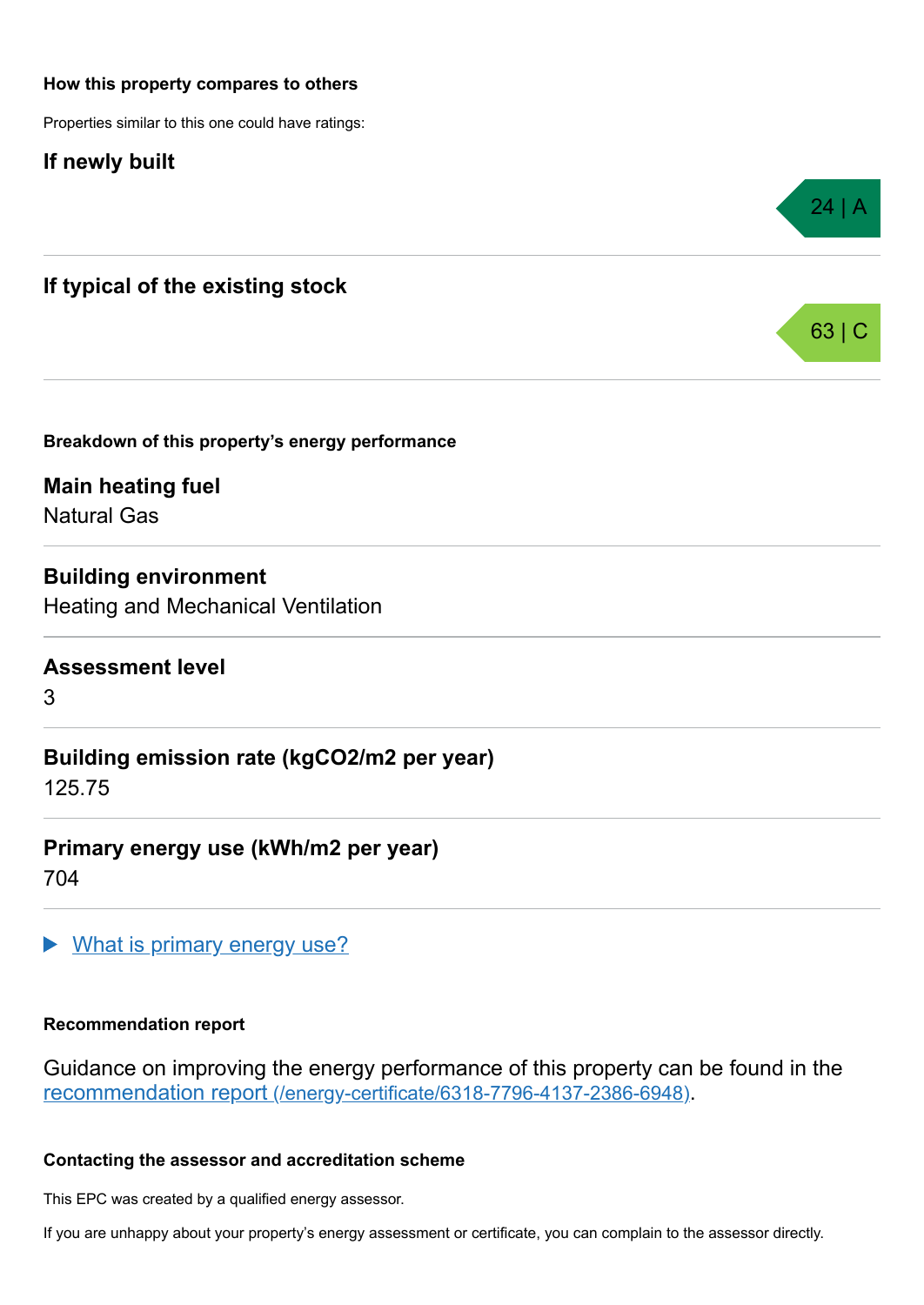If you are still unhappy after contacting the assessor, you should contact the assessor's accreditation scheme.

Accreditation schemes are appointed by the government to ensure that assessors are qualified to carry out EPC assessments.

# **Assessor contact details**

### **Assessor's name**

Niall Conn

# **Telephone**

078 1110 1110

# **Email**

[info@energy-ni.com](mailto:info@energy-ni.com)

# **Accreditation scheme contact details**

# **Accreditation scheme** Elmhurst Energy Systems Ltd

# **Assessor ID**

EES/024088

# **Telephone**

01455 883 250

### **Email**

[enquiries@elmhurstenergy.co.uk](mailto:enquiries@elmhurstenergy.co.uk)

# **Assessment details**

**Employer** EPC NI LTD

# **Employer address**

185 Clarawood Park Belfast BT5 6FW

# **Assessor's declaration**

The assessor is not related to the owner of the property.

# **Date of assessment** 9 October 2020